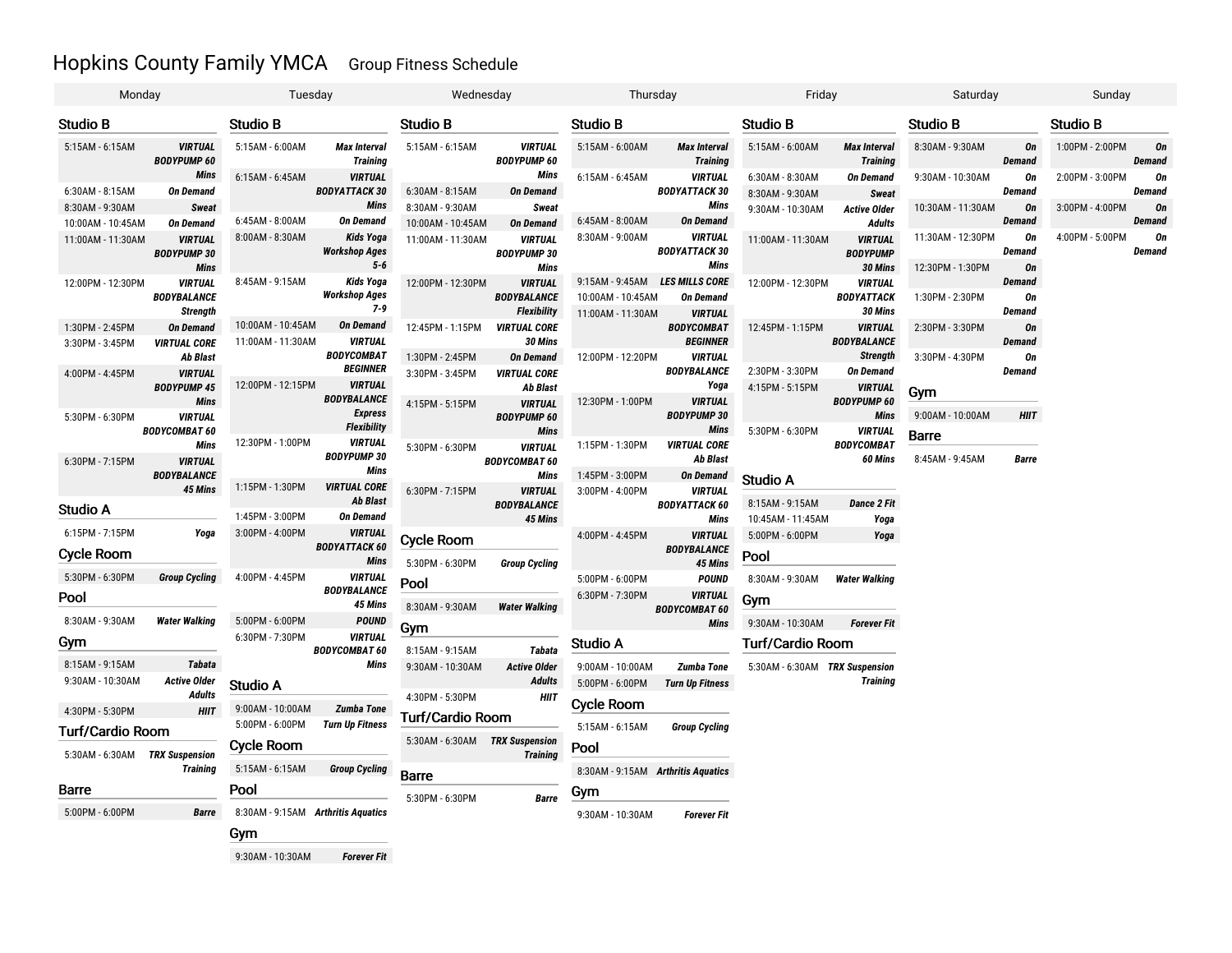## *Active Older Adults*

Strengthen muscles and increase range of movement in a fun social environment that includes cardio and toning.

#### *Arthritis Aquatics*

Water exercises designed to improve joint flexibility and relieve pain and stiffness. It is not necessary to know how to swim.

#### *Barre*

Full body toning for all fitness levels that fuses yoga, pilates, strength training, and ballet targeting specific muscles and improving flexibility.

#### *Dance 2 Fit*

Dance 2 Fit uses hip hop music to create an aggressive but rewarding full body workout to burn calories and tone- enjoy at your own pace.

#### *Forever Fit*

A low impact class in a fun social environment to work on upper and lower body strength, balance, and flexibility. Increase your range of movement for daily life- 50 years of age and older.

#### *Group Cycling*

Build your endurance, strength, and heart health as you experience bursts of speed and recovery periods on a stationary bike.

#### *HIIT*

HIIT stands for High Intensity Interval Training! It combines agility and cross training along with weight lifting to keep the calories burning even after class. Modify for your level and experience. Each class is different

#### *Kids Yoga Workshop Ages 5-6*

Simple & fun introduction to yoga for kids ages 5 & 6.

#### *Kids Yoga Workshop Ages 7-9*

Simple & fun introduction to yoga for kids ages 7-9



LES MILLS CORE provides the vital ingredient for a stronger body while chiselling your waist line. A stronger core makes you better at all things you do – it's the glue that holds everything together.

#### *Max Interval Training*

Hi Lo interval training fast paced for the early bird!



POUND is a 60 minute group fitness class that combines cardio, strength training and Pilates with drumming to achieve a full-body workout. Using lightly weighted drumsticks, Ripstix™, participants can expect to burn between 500-900 calories per class and will be performing over 15,000 reps per session!

#### *Sweat*

This class focuses on endurance strength training using a combination of free weights, resistance bands, barbells, and more to target different muscle groups in each class.

# *Tabata*

High intensity/short duration cardio and strength class. Each class uses a variety of equipment and exercises

## *TRX Suspension Training*

TRX Suspension Training makes gravity your resistance using training straps so adjusting the level of difficulty is as easy as moving your hands or feet and progression is limitless. Great for strength and balance.

#### *Turn Up Fitness*

Full body cardio workout using aerobic dance to tone body and burn calories.



High-energy fitness class with a combination of athletic movements and strength exercises.

# LesMills  $\odot$

High-energy fitness class with a combination of athletic movements and strength exercises.

O BODYBALANCE

Take time to stretch and focus on your flexibility with this short yoga-based workout with elements of Tai Chi and Pilates.



## Yoga-based workout with elements of Tai Chi and Pilates set to music. It will improve your mind, body and life. Focusing on flexibility.



Yoga-based workout with elements of Tai Chi and Pilates set to music. It will improve your mind, body and life. Focusing on strength.



Yoga-based workout with a focus on strength and flexibility to improve your mind, body and life.



Get fast, fast and strong using non-contact martial arts-inspired exercises to fuel cardio fitness and train the whole body.